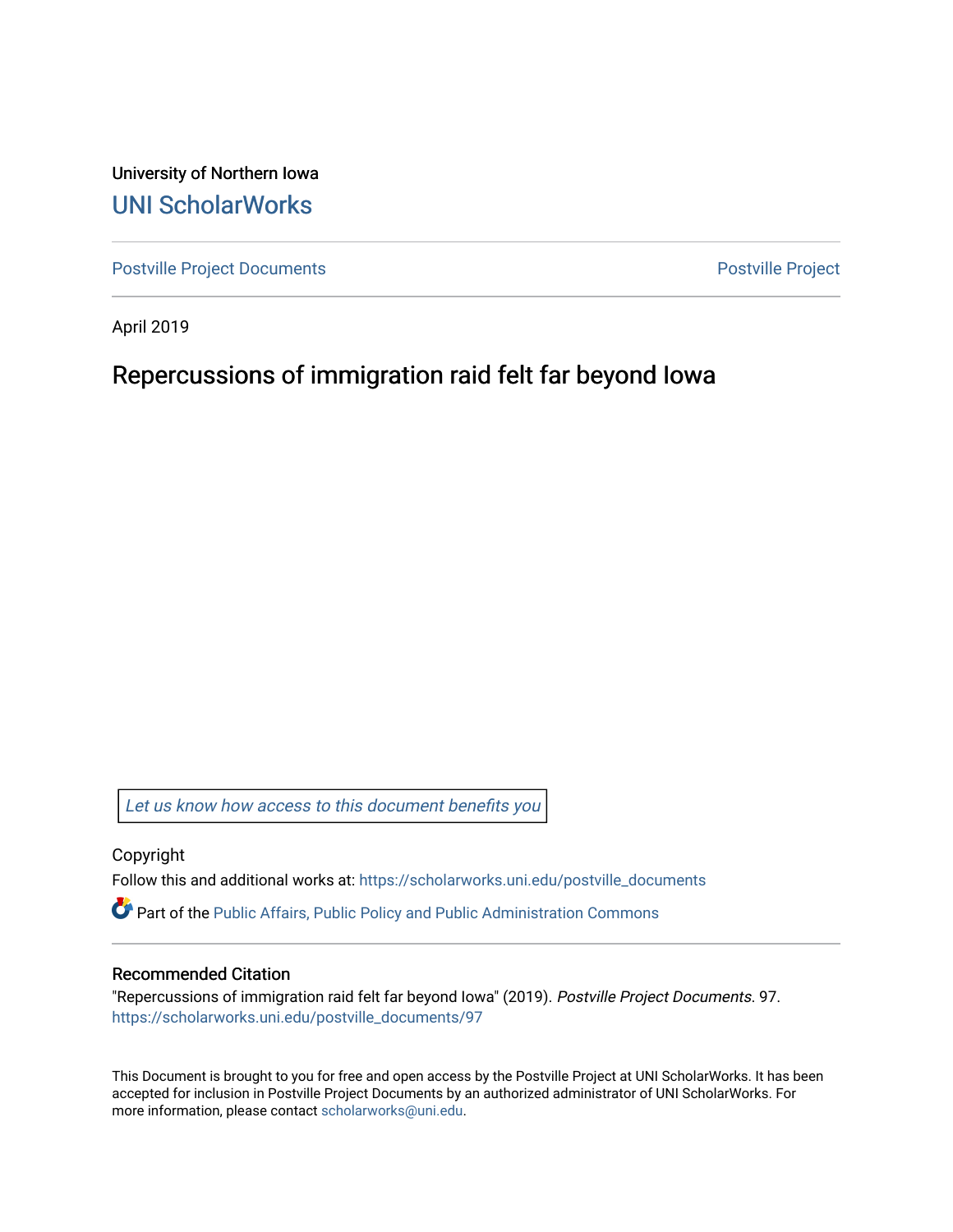## IOWA-RAIDS May-23-2008 (970 words) xxxn

Repercussions of immigration raid felt far beyond Iowa

By Patricia Zapor Catholic News Service

WASHINGTON (CNS) -- An immigration raid May 12 in Iowa may have taken place in tiny Postville, but its repercussions are being felt as far away as Washington and Guatemala.

Immigration and Customs Enforcement agents raided the Agriprocessors meat processing plant in Postville, arresting 389 people, most whom are Guatemalan, and ultimately charging 304 of them with felony criminal counts such as possessing a false ID.

The remaining 85 were charged with civil immigration violations and released "for humanitarian purposes" such as caring for their young children.

By the next week, members of Congress were holding hearings about the effects of workplace raids on families and calling on ICE personnel to explain elements of such raids. The Guatemalan government was decrying treatment of its citizens as human rights violations.

In Iowa, churches stepped in to help families affected by the arrests.

At St. Bridget's Catholic Church in Postville, some families, afraid to go home, stayed in the church around the clock in the days immediately following the raid. There, and at churches of various denominations, volunteers provided meals, legal advice and whatever comfort and support they could.

Among problems the volunteers faced was that a toll-free number provided by ICE did not provide the location of the detainees. News reports listed jails around the state where they were being held, but there was little reliable information.

Archbishop Jerome G. Hanus of Dubuque celebrated the May 17 evening Mass at St. Bridget's and assured the community of the church's continued support.

"Recently when our Holy Father was in the United States, he spoke of the need for the protection of families who find themselves, for whatever reasons, separated from their homes and homelands," he said in Spanish.

"We welcome the gifts that you bring to our communities and our church -- your strong faith, your optimism, your appreciation of family life, your gift of celebration and music and many others," the archbishop said.

As petitions were read at the prayer of the faithful, a 4-year-old girl walked up and handed over a piece of paper. The church became very quiet. The parish's Hispanic minister, Paul Rael, opened the paper, and then slowly said, "We have a special petition. It says, 'Please let my daddy come home.'"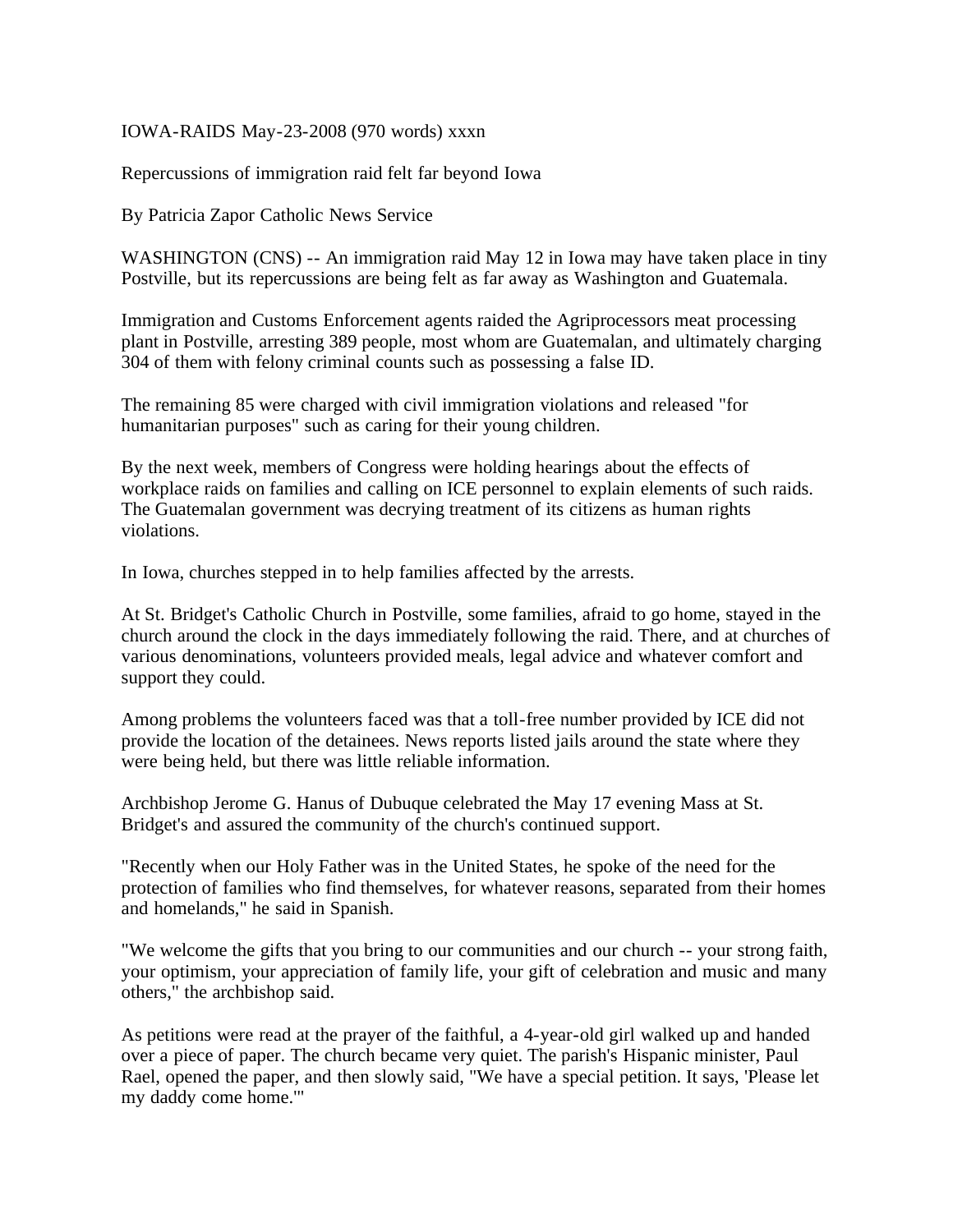In Washington at a May 20 hearing before the House workforce protections subcommittee of the Education and Labor Committee, Janet Murguia, president of the National Council of La Raza, said the raid appears to have undercut an investigation into the use of child labor at the Agriprocessors plant.

"There is mounting evidence that state and possibly federal authorities were aware of labor law violations, including laws prohibiting child labor, in advance of the raid," Murguia's testimony said. State authorities confirmed they were conducting an investigation before the raid, she said.

Murguia added that the United Food and Commercial Workers Union had requested that ICE postpone a raid that was widely rumored to be in the works because it feared such an action would undercut enforcement of labor laws intended to protect all workers at the plant.

She said federal authorities "missed an opportunity to prosecute abuse of workers -- including children" which could have helped protect workers beyond the immigrant community.

"It is not only unjust that all the penalties associated with this enforcement action have been borne by immigrant workers rather than by the employer," she said, "it is also a clear example of how the actions of one federal agency enforcing one set of laws can undercut the enforcement of another important set of laws designed to protect all workers, including and especially children."

At the same hearing, James C. Spero, deputy assistant director of ICE's investigations office, confirmed that none of the management team at Agriprocessors had yet been arrested or charged. He declined to say whether arrests of company managers might be forthcoming, but said many documents were seized during the raid.

At a Washington immigration conference May 20, Guatemalan Ambassador Francisco Villagran de Leon asked Stewart Baker, assistant secretary for policy of the Department of Homeland Security, about the charges the Guatemalans are facing. The department oversees immigration enforcement.

By charging the Agriprocessors workers with ID theft, a felony, Villagran said more than 200 Guatemalans were being prevented from accepting the option to be deported. That option is typically given to people without criminal records who are found to be in violation of immigration laws, which are civil, not criminal violations.

Having the more serious charge of ID theft on one's record can prevent someone from ever immigrating legally to the United States.

"They are all willing to be deported," Villagran said. "Instead they are being charged with ID theft. Who knows how long they'll be detained."

Baker said bringing the more serious charges is warranted because identity theft is a serious crime, and even the false use of someone's Social Security number to get a job can create complicated problems for the number's legitimate owner.